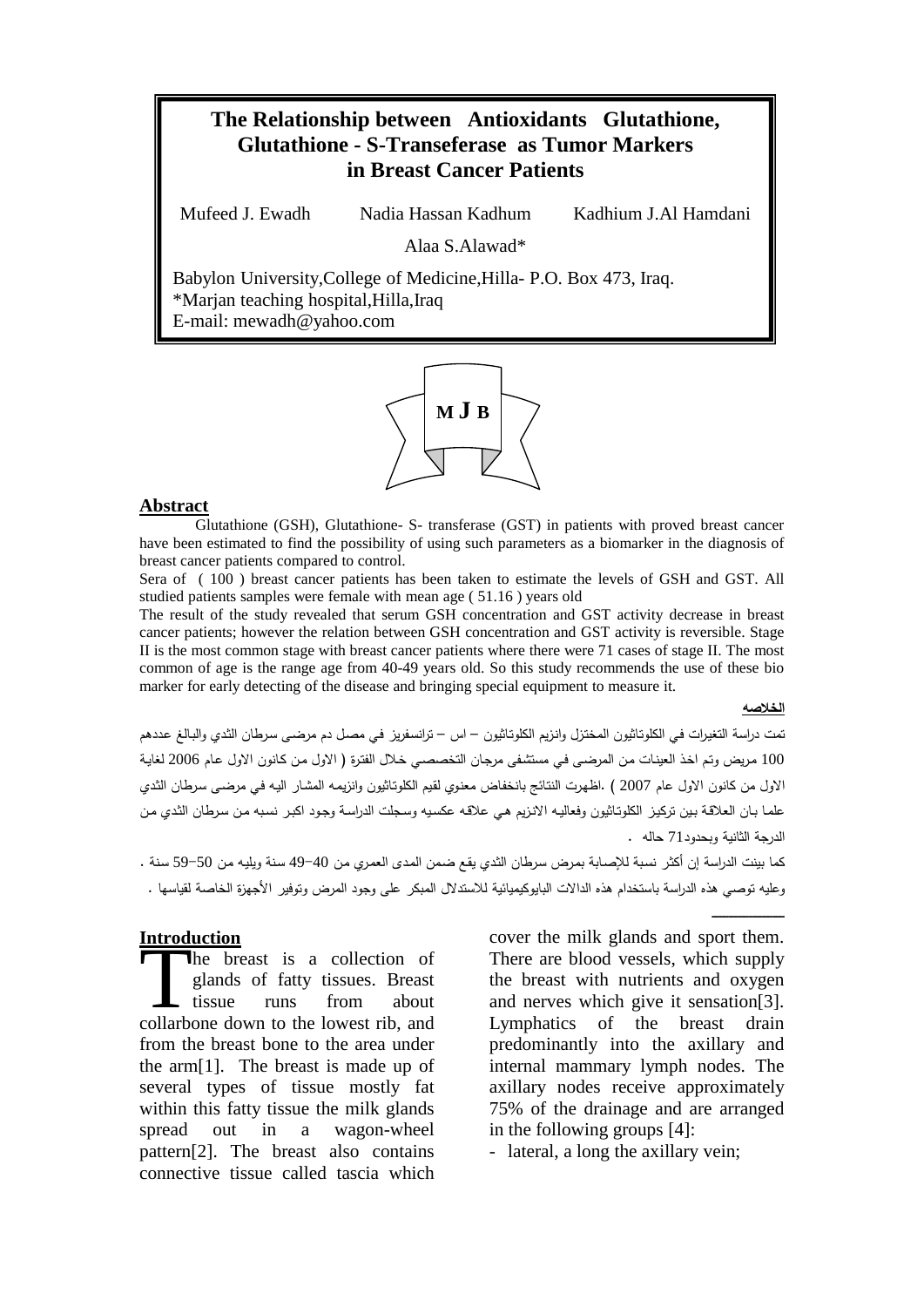- anterior, a long the lateral thoracic vessels;

- central, embedded in fat the centre of the axilla ;

- posterior, along the subscapular vessels ;

- inter pectoral, few nodes lying between the pecctoralis major and minor muscles;

- a pical .

 Breast cancer remains a common and frequently fatal disease, the most commonly diagnosed cancer in women and second ranking cause of cancer death in Eastern Mediate area region, North America and Europe. More than 1.2 million women are diagnosed with breast cancer annually worldwide [5,6].

Breast cancer usually occurs as a mass that persists throughout the menstrual cycle. A nipple discharge occurs in 10 % and pain only 7%. Less common presentations include inflammatory carcinoma with diffuse indurations of the skin of the breast which confers an adverse prognosis. Increasingly women present as a consequence mammography screening.

Around 4% will have auxiliary nodal disease, the likelihood rising with the size of the primary tumor. The involvement of auxiliary nodes by tumor is the strongest prognostic predictor. Diston metastases are frequently present at the presentation of the commonest sites of spread are : bone 70% , lung 60% , liver 55%, pleura 40%, adrenal, 35 %, skin 30% and brain 10-20 % .

 Paget's disease of nipple accounts for 1% of all cases and present with arelatively of aczemamateans change in the nipple with itching, burning, oozing or bleeding. There may be a palpable underlying lump. The nipple contains malignant cell singularly or nusts. The prognosis is related to the underlying tumor [6].

Tumor markers can be defined as biologic substances synthesized and released by cancer cells or substances produced by the host in response to cancerous tissue. Tumor Markers can be present in the circulation body cavity fluids, cell membranes, serum and cytoplasm or nucleus of the cells.

**Application of tumor markers:** [7]

• Detections: screening in symptomatic persons

• Diagnosis: Differentiating malignant from benign conditions.

• Monitoring: predicting effect of therapy and detecting recurrent cancer.

• Classification: choosing therapy and predicting tumor behavior (prognosis).

• Staging: Defining extend of disease.

• Localization: Nuclear scanning of injected radio.

• Active anti antibodies.

• Therapy: cytotoxic agents directed maker contain cells

Reduced Glutathione ( GSH ) or commonly Glutathione is a tripeptide composed of the amino acids glutamic acid , cystein and glycin (glutmyl cycteinyl glycine ) present in most cells of the body, bile, epitheliallining fluid of the lungs and much smaller concentrations in blood[8]. Glutathione is involved in detoxification and binds to toxins such as heavy metals, solvents and pesticides. Glutathione transforms them to the form can be excreted in urine or bile. Glutathione is also an important anti-oxidant. The dietary glutathione taken from fruits raw vegetable has been associated with protection against some forms of cancer[9].

The factors and conditions which are known to cause decrease in intracellular glutathione concentrations can be divided into three groups[10].

The first group is made up of those that 1) Lower the rate of GSH synthesis or rate of reduction of GSSG to GSH.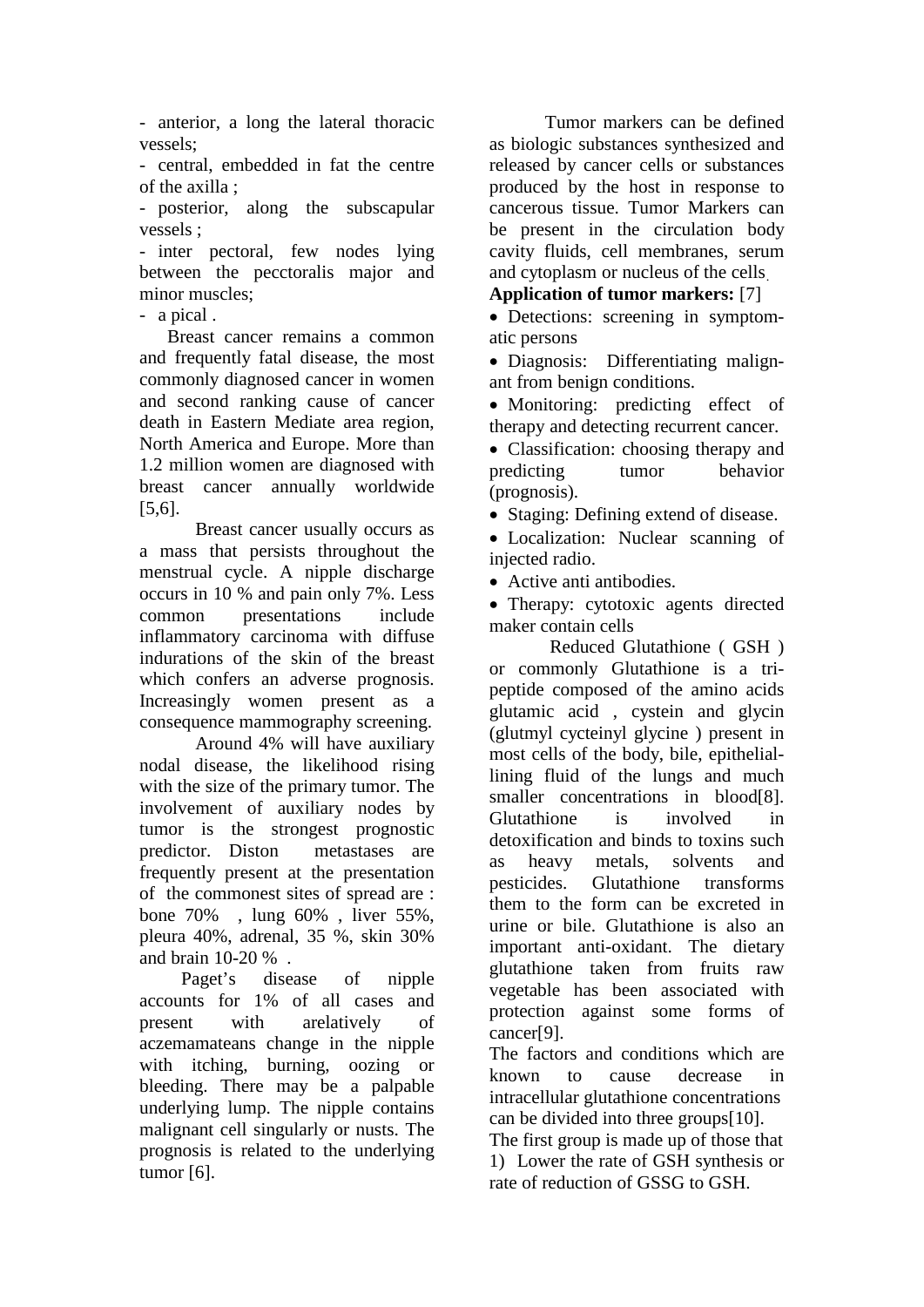2) Raise of export of GSH from cells.

3) Lead to loss of GSH from the scavenging pathway.

 The second group is comprised of toxins that conjugate GSH and remove it from the body [11], such as organ phosphate pesticides, halogenated, furniture oil an acetaminophen and some types of inhalation anesthesia.

 The third group is comprised of conditions that raise the production rates of reactive oxygen species high enough to produce oxidative stress, causing cells to export GSSG..

**Exogenous Causes of GSH Depletion**  Cigarette smoke contains thousands of different chemical species , and a single puff of cigarette smoke contains trillions of free radicals. [12] Cigarette smoke literally burns the antioxidant vitamins C and E, as well as other nutrient. The cigarette tars are long lived free radical generators and potent carcinogens.

Many pharmaceutical products are oxidant capable of depleting GSH from the liver, kidneys, heart, and other tissues. The popular over the counter drug acetaminophen is a potent oxidant. It depletes GSH from the cell of the liver , and by so doing renders the liver more vulnerable to toxic damage. The halogenated hydrocarbons (halocarbons) are portent oxidant. Halocarbons are ubiquitous, being used in the plastic industry, as industrial and dry cleaning solvent , as pesticides and herbicides, and as refrigerant. The chlorofluocarbons that currently threaten the ozone layer are one type of halocarbon[11].

Strenuous aerobic exercise can deplete antioxidants from the skeletal muscles, and sometimes from the other organs. Exercise increases the bodies, oxidative burden by calling on the tissues to generate more energy. Making more ATP requires using more oxygen, and this in turn results in

greater production of oxygen free radicals[12].

Studies on GSH status with advancing age have been few, but to date there does appear to be a correlation between age- associated GSH depletion and poor health.

 Glutathione-S-transferaseuses (GST) are ubiquitous multi-functional enzymes. GSTs are thought to play a physiological role in initiating the detoxification of potential alkylating agents, including pharmacologically active compounds. These enzymes catalyze the reaction of such compounds with the SH group of glutathione, there by neutralizing their electrophilic sites and rendering the products more water –soluble.[13]

### **The variants of GST and breast cancer**

 Scientists have shed new light on the genetic bases of breast cancer risk with the finding that variation in xenobitic metabolizing enzymes and the known breast cancer genes BRCA1 and BRCA2 have synergistic effects. Polymorphisms in the enzymes GSTI1, GSTM1 and GSTPI were linked to breast cancer risk, but only if all three were mutated. The researchers then looked at how breast cancer risk was influenced by different combinations of mutations when all three GST enzymes were mutated that increased the risk of breast cancer<sup>[14]</sup>

## *<sup>U</sup>***Materials and Methods Patients and control group**

One hundred patients with diagnostic of breast cancer were subjected to the present study as well as one hundred age matched apparently healthy females as control group. The patients were visitors to Marjan Teaching Hospital in Hilla city. Blood samples withdrawn from control and patients (5 ml vein) were allowed to clot for 15 minutes and serum obtained for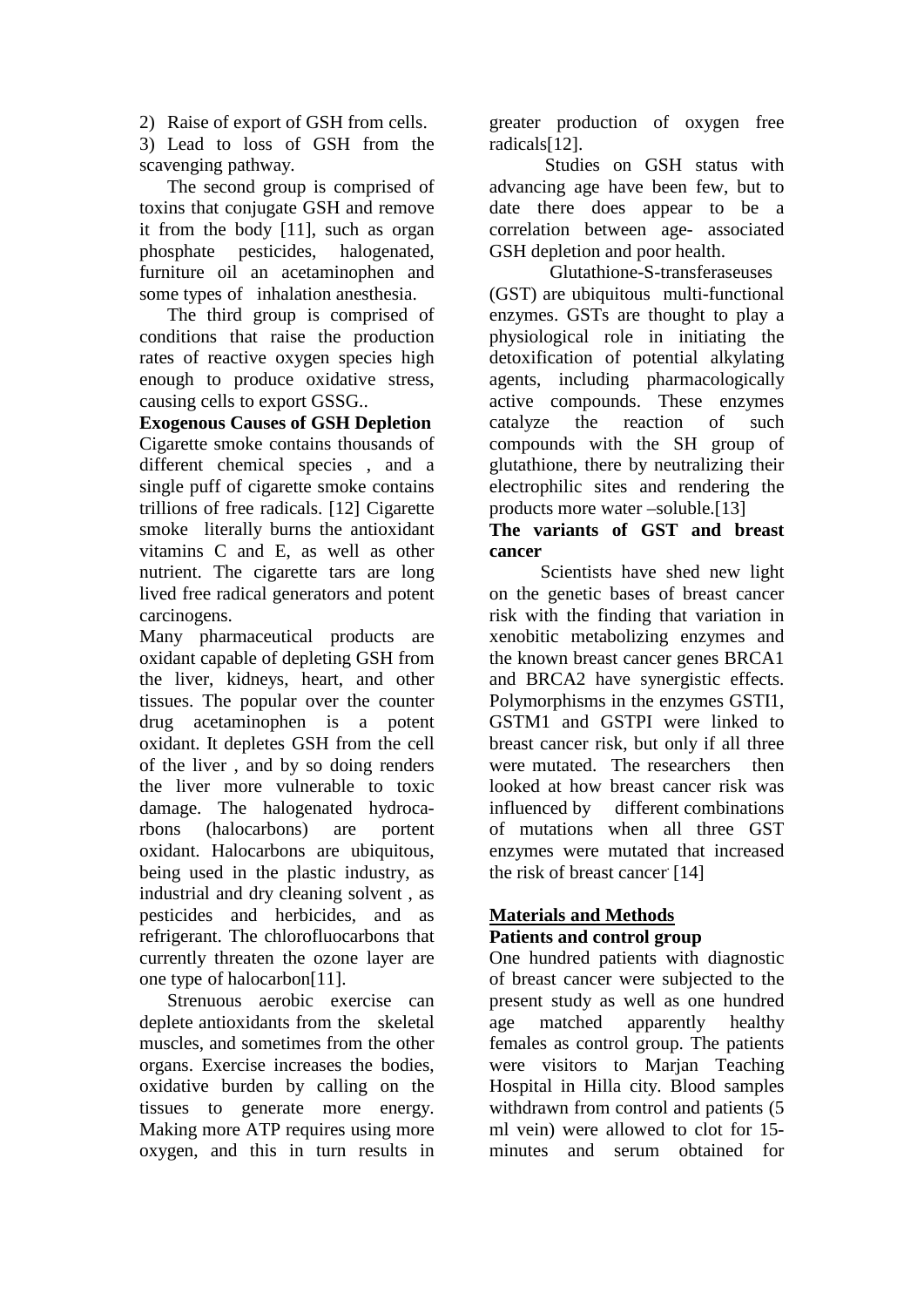analysis after centrifugation for ten minutes at 3000 xg.

### **Chemical Materials**

All common laboratory chemicals were obtained from the Firms, Fluka, Hopkins and Williams, Sigma Chemicals, Merck and used as supplied without further purification.

### **Methods**

## **Determination of serum reduce glutathione**

All analytical methods such as, photometric enzymatic flourometric, and HPLC methods used to determine tissue homogenate , erythrocytes , and

serum glutathione (GSH) depend on the action of the sulfhydryl groups.[15] **Enzymatic assay of glutathione-Stransferase** 

The determination was done according to the method described by Habig W.H. et al[16].

### **Results and Discussion Serum GSH**

 The mean of reduced glutathione in blood serum had shown a decrease in its patient with breast cancer in comparison to those of the control group.

| Group    | No. of samples   Mean mg/dl |          | $S$ D mg/dl             | significance |
|----------|-----------------------------|----------|-------------------------|--------------|
| Patients | 100                         | 0.333064 | $\pm 0.2857$            | $P<0.01$ ,   |
| Control  | 100                         | 2.3451   | $\pm 0.755122$   p<0.05 |              |

**Table 1** The mean of glutathione of breast cancer with healthy control group

According to t-test of two sample means, there was a significance difference between the mean of GSH in serum blood of patients and mean of GSH in serum blood of controls which  $p < 0.01$ ,  $p < 0.05$  , That difference can be related to continuous consume pH on of GSH pool that found in serum blood in those patients with cancer in order to compete the oxidation stress occurring in the tumor cell ,Also GSH is required to carry out an immune response since it's needed by the lymphocytes to multiply in order to develop a strong immune response for killing cancer cell. [17]

GSH directly reduces the radicals that are critical to anti tumor activity. On the other hand GST catalyzes the reaction between GSH and either

hydrophobic or electrophilic compounds that consume more GSH.[8]

GSH plays an important role maintaining normal balance between oxidation and anti oxidation, in cancer that balance being shifted towards oxidation side because the GSH as an intercellular antioxidant consumed by the cells trying to regulate the cells vital functions such as the synthesis and repair DNA, synthesis of proteins , the activation and regulation of enzymes[17].

## **GST activity in serum blood:**

 Glutathione-S-transfers enzyme had shown an increase in patients with breast cancer in comparison with control.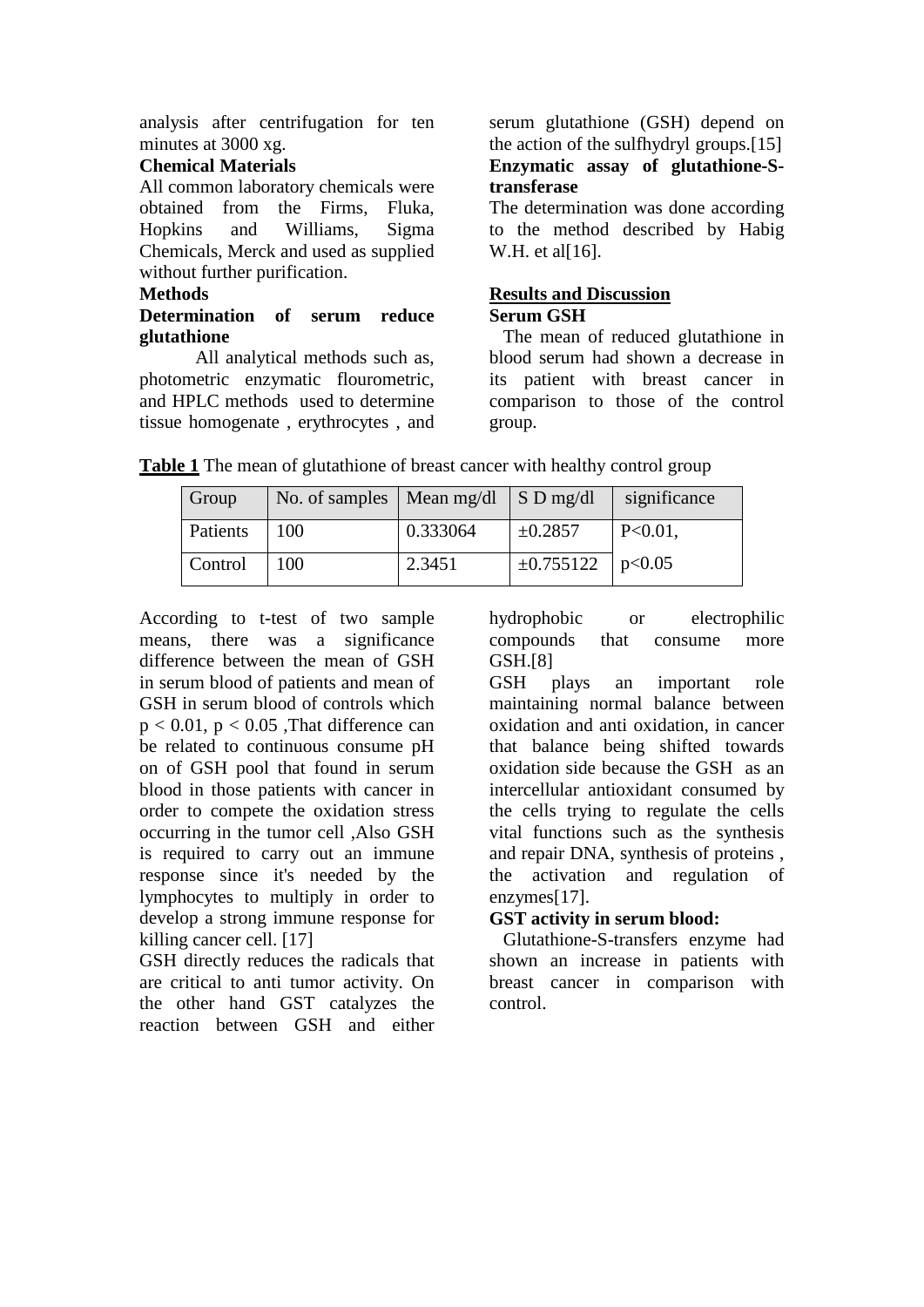**Table 2** The mean, of GST in contrast patients with control.

| Group        |             | No. of samples   Mean GST U/L $\parallel$ S D U/L |              | significance           |
|--------------|-------------|---------------------------------------------------|--------------|------------------------|
| Patients 100 |             | 2.4058                                            | $\pm 0.2315$ | $\vert$ P<0.01, p<0.05 |
| Control      | $\vert$ 100 | 0.3174                                            | $\pm 0.2765$ |                        |

According to t-test, there was significant difference between the mean activity of serum blood of patients and mean GST in serum blood of controls  $p < 0.01$ ,  $p < 0.05$ .

GST catalyzes the formation of the either conjugation between glutathione and xenobiotics which the bodies of

patients contain many free radicals and medicals substances such as chemotherapy compounds, all that cause increasing GST activity[18]. That means the conversion to GSH concentration is high and enzyme activity is small.

**Table 3** The correlation between GSH and GST

|                | Mean     | <b>SD</b>     | R. correlation |
|----------------|----------|---------------|----------------|
| $(GSH)$ mg/dl  | 0.333064 | $\pm 0.2857$  |                |
| GST active U/L | 2.4058   | $\pm 0.23159$ | $-0.732$       |

 The correlation is significant at the level 0.05 and 0.01  $(2 - \text{tailed})$ , thus the relation between GSH concentration and GST activity is reversible, which means a decrease in GSH concentration is related to an increase in GST activity.  $R < 0.05$ , R<0.001. [19]

**Contraceptive drugs effect on GSH and GST level in serum blood:**

**Table 4** The ratio of patients, were taken contraceptive drugs.

| Group                                        | Percentage |
|----------------------------------------------|------------|
| Patients were not taken contraceptive drugs. | 41\%       |
| Patients were taken contraceptive drugs.     | 59%        |

The previous table shows that the percentage of patients with breast cancer who have taken contraceptive drug is more than the patients who have not taken contraceptive drugs.

**Table 5** The mean of GSH concentration in both patients who were taken contraceptive drugs and were not taken contraceptive drug.

| Group   | Mean of GSH mg/dl | $SD$ mg /dl    | Significance            |
|---------|-------------------|----------------|-------------------------|
| Control | 2.3451            | $\pm 0.755122$ |                         |
| 41%     | 0.5421            | $\pm 0.2758$   | $p > 0.01$ , $p > 0.05$ |
| 59%     | 0.16636           | ±0.159         | P<0.01, p<0.05          |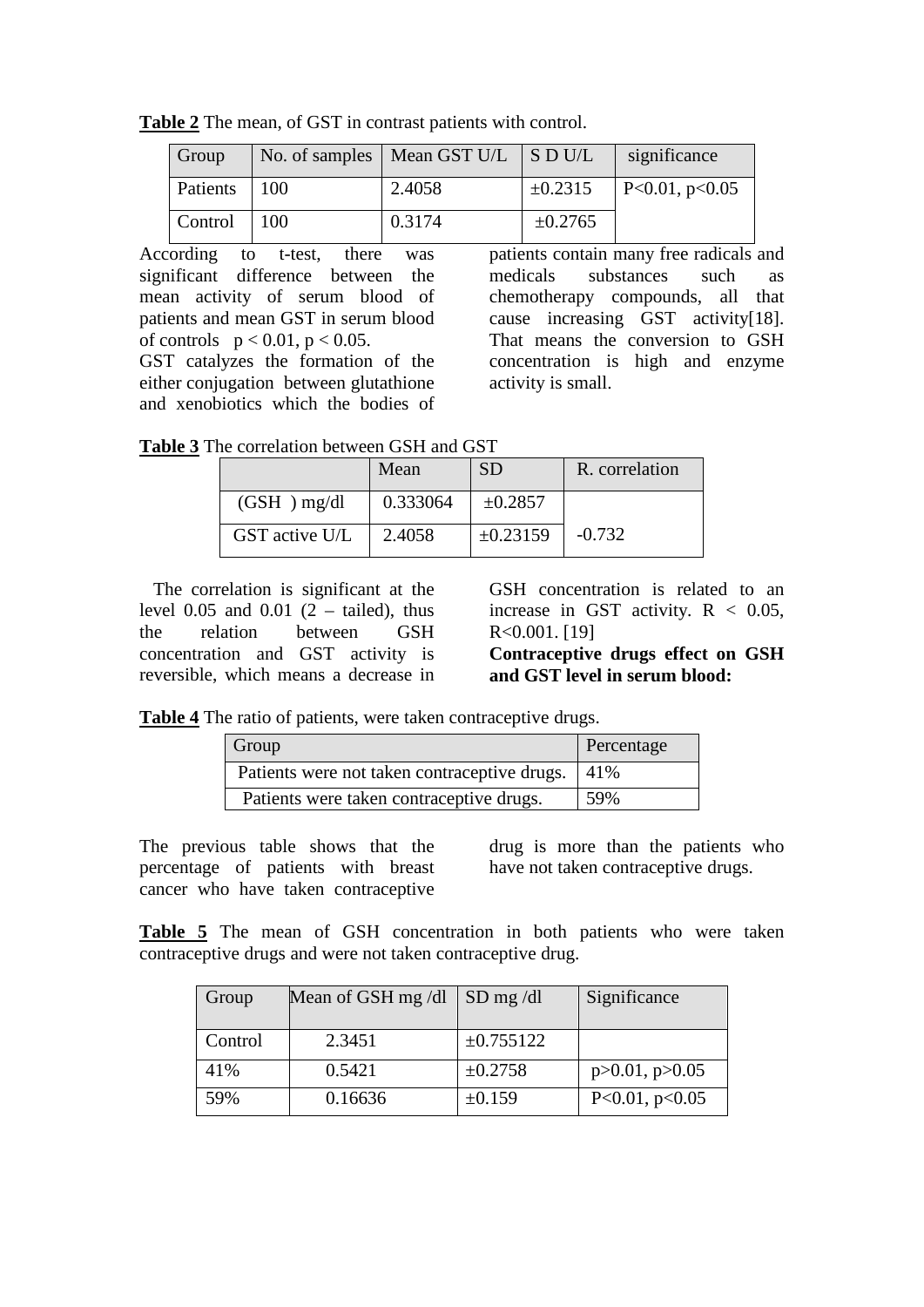According to t-test, there was no significant difference between those patients who have not taken contraceptive drugs and healthy control which P. Value more than 0.05 and 0.01.

 The comparison between patients were taken contraceptive drugs and healthy control shows there were significance difference between them which  $P < 0.01$ ,  $P < 0.05$ .

**Table 6** The mean GST activity in both who have taken and who have not taken contraceptive drugs.

|         | Group Mean of GST activity | SD U/L        | significance            |
|---------|----------------------------|---------------|-------------------------|
| Control | 0.3174                     | $\pm 0.23159$ |                         |
| 41%     | 2.277                      | ±0.8679       | $P > 0.01$ , $P < 0.05$ |
| 59%     | 2.4916                     | $\pm 0.8803$  | P < 0.05, P < 0.01      |

 According to t-test, there was no significant different between patients who did not take contraceptive drugs and healthy at level 0.01 which is P > 0.01. At level 0.05 there was a significant difference which is  $P < 0.05$ between patients who have taken contraceptive drugs and healthy control.

There was a significant difference between patients who have taken contraceptive drugs and healthy control which  $P < 0.05$ ,  $P < 0.01$ . Also, there was significant difference between patients were taken contraceptive drugs and healthy controls, which P <0.05, P < 0.01.

A recent study suggests a link between high dose combined oral contraceptive that were discontinued in most countries years ago and increase risk of breast cancer among women with a strong family history of the disease. High- dose pills have not been

available in most countries for more than a decade. If these are still available, women should use two – dose pills instead, especially if they have family history of breast cancer.[7]

 Our study revealed that 63% breast cancer patients were obese while only 37% of them were non obese or with normal body weight; there were many research which suggested that the increase in breast cancer risk faced by obese postmenopausal women may largely be due to higher levels of estrogens circulating in their bodies. The study showed that the average concentration of estrogens in obese women was between 50% and 219% higher than in thin women , and the risk of breast cancer increased by 18% with each increase in the body mass index (a measurement of weight and height used to indicate obesity). [12]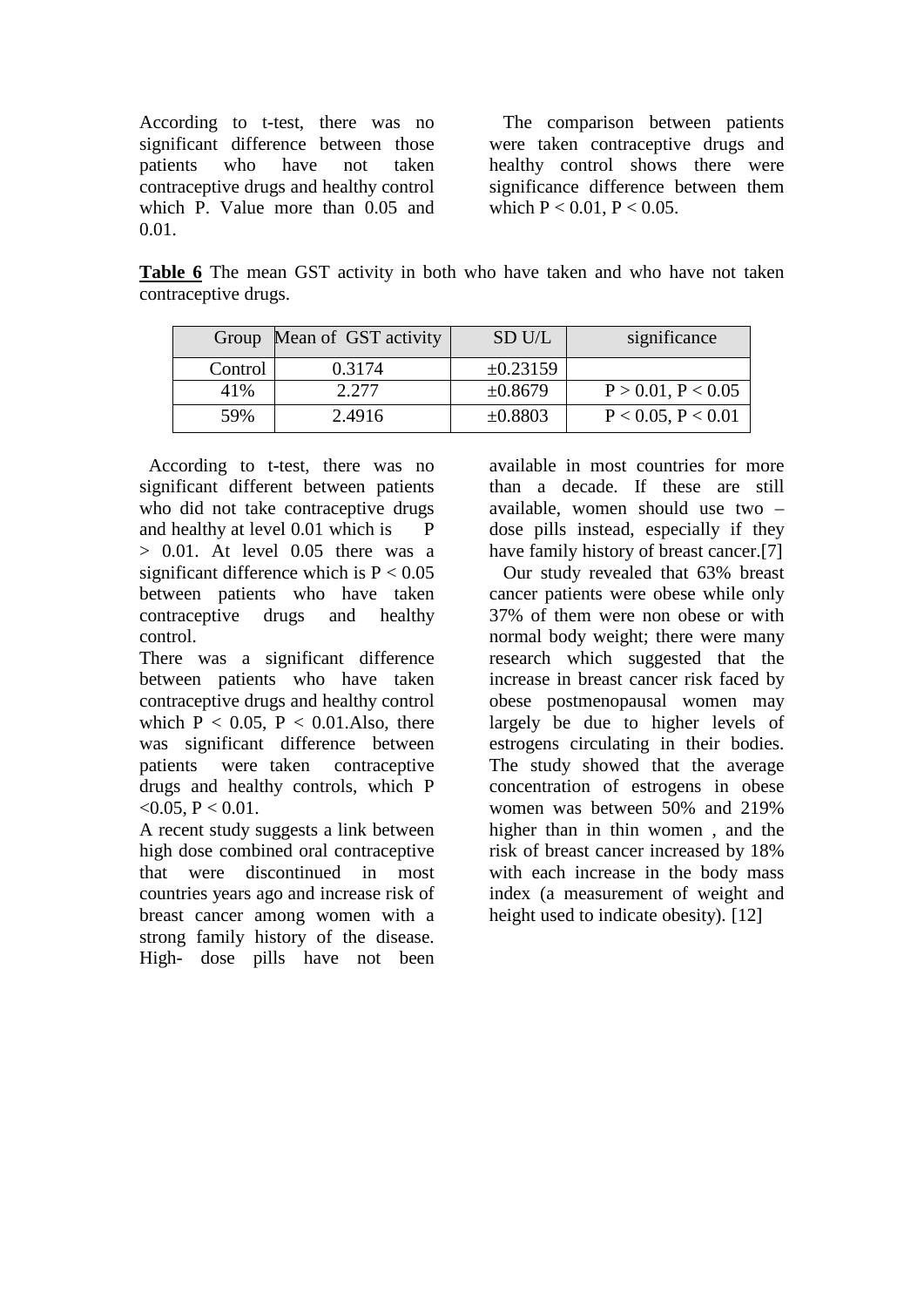

**Fig 1** The percentage of obese and non obese patients.

### **Residence area effect in breast cancer patients**

 The rural patients residents formed 48% of total breast cancer patients

which is nearly the same for the urban area which formed 52% of the total patients.



**Figure 2** The percentage of urban and rural patients.

 Urban areas suffer from air pollution from exhaust of the oil refineries and car engines. In the rural there is much more chance for the availability of pure air by the presence of trees, palms and other different types of plants. On contrary to these good conditions and natural facilities to face the cancerous agents a problem arises here which is the use organophosphate agents (insecticide and pesticides) to protect their farms.

From harmful insects or pests, but the side effects of these agents are very harmful which induces cancer,

especially due to the wrong way of applying these agents to the plants by making solution by their hands on the plant .

These results revealed that the incidence of breast cancer are more increased in rural area than in urban area, taking into consideration that about 59% of the patients sample in our study are farmers or living at the country places expecting low living standard associated with low social facilities and increased rates of pollution of all kinds. This reflects badly on the antioxidants level rising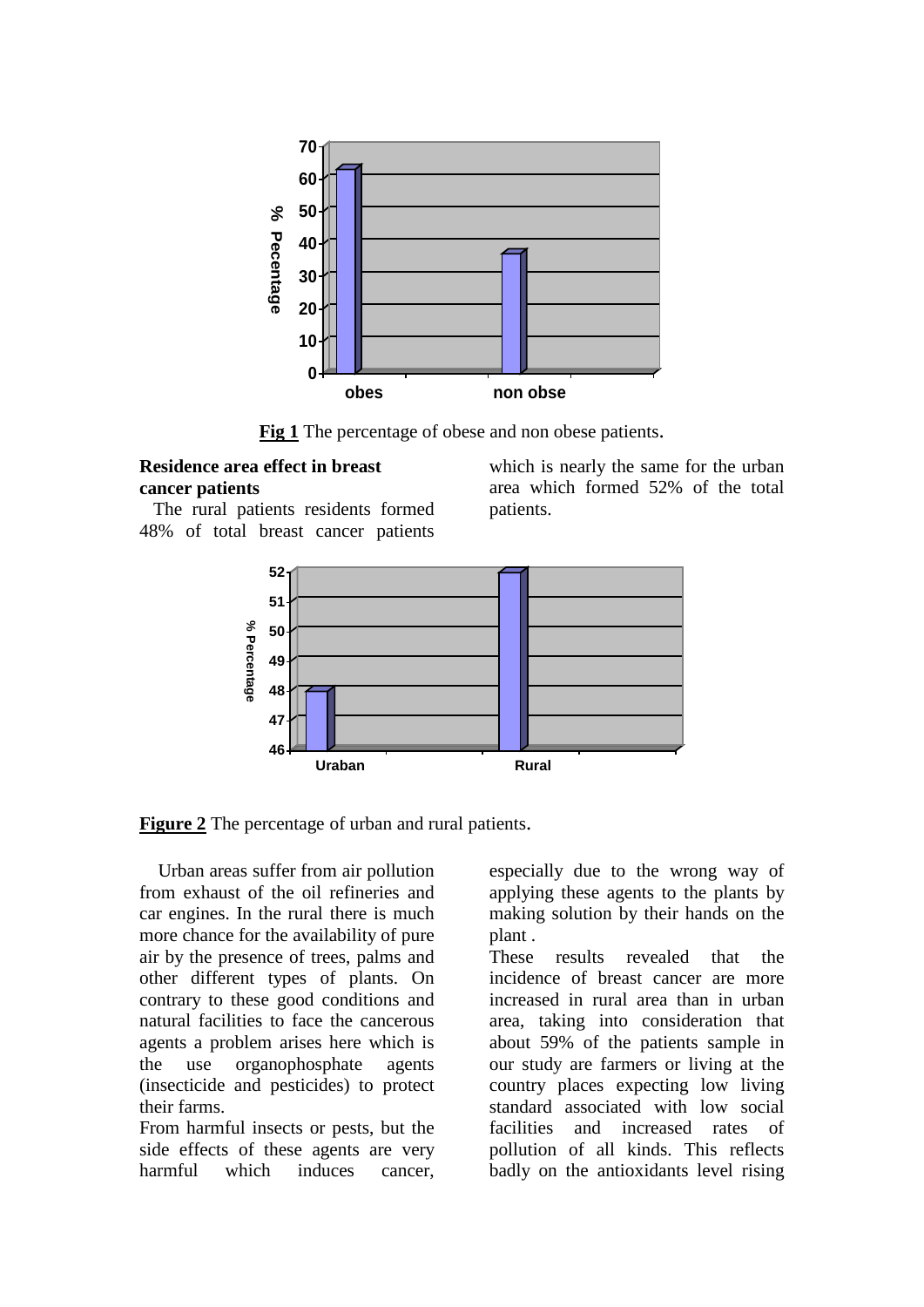the possibility of cancer affection. Not to mention the harmful effect was on the environment and people who lived in Iraq, since most of these areas being by U.S. and U.K. planes and cruise that hit Iraqi targets with more than 970 radioactive bombs and missile using uranium depleted ( UD 238). Thus consequently the incident rate of leukemia and other cancer in Iraq have grown by more than 600%, the white death- leukemia 0, the desert dust carries death; studies indicate that more than 40% of the population

around Basra will get cancer; truly we are living through another Hiroshima. Unfortunately most of the leukemia and cancer victims are not soldiers. They are civilians.

### **Exposure to chemical effect on the patients with breast cancer**

 Breast cancer patients with positive exposure to chemicals (tobacco, aromatic hydrocarbon, organophsphate agents and uranium depleted UD238) were 52% while those with negative exposure to chemicals were 48% as in the table 7.

**Table 7** The percentage of exposure to chemicals in patients with breast cancer.

| Group                      | Percentage |
|----------------------------|------------|
| Patients $(+$ ve Exposure) | 152%       |
| Patients (- ve Exposure)   | 48%        |

### **Conclusions**

1- The breast cancer affected the GSH levels by decreasing its level while GST increased proportionally.

2- Increasing the level of GSH in control serum in contrast with patients of breast cancer, while there was proportionally increasing in GSH level in patients did not take contraception drugs in contrast with patients who took contraception drugs.

3- Family history affected the levels of breast cancer.

4- Obesity affected the levels of breast cancer.

5-Stage and age were affected on the breast cancer patients.

### **Reference**s

1-Fried W; and Buzdar (1997). A. K. the Dector Breast cancer, U.S.A. P (3- 20)

2-Scott. R.J, Saria . P.J; Hammond. C.B; (1999). Obstetrices and Gynecology 8thed; Awolters Rluwek company London.

3-Brabara C, Dena W. (2000). The human body in health and disease  $9<sup>th</sup>$ ed. (USA) Philadelphia p. 1113-1140.

4-Philip Rubin, Md; Jacqueline P.Wiliams , PhD, Clinical oncology;  $8^{th}$  ed , 2001.

5- EMRO Techincal Publications series, 31, Guidelines for management of breast cancer.

6- John D.firth DM FRcpes; Mark Bower MRcpphD, David W. Galvan; MD FRCPath; Hamematology and oncology.

7-Robert K. Murray , MD, PhD; Darly K. Granner , MD; Peter A. Mayes, PhD , DSC ; Victor W. Rod Well , PhD, Harper's Biochemistry  $25<sup>th</sup>$  ed; 2000; p(809-810) .

8- Richard A. Van Konytenburg, Ph.D.; Is glutathion an important part of pathogenesis of chronic fatigue syndrome?

9- Senck. Nutritional biochemistry of cellular glutathione. Nurt biochem 1997; 8 : 660-72.